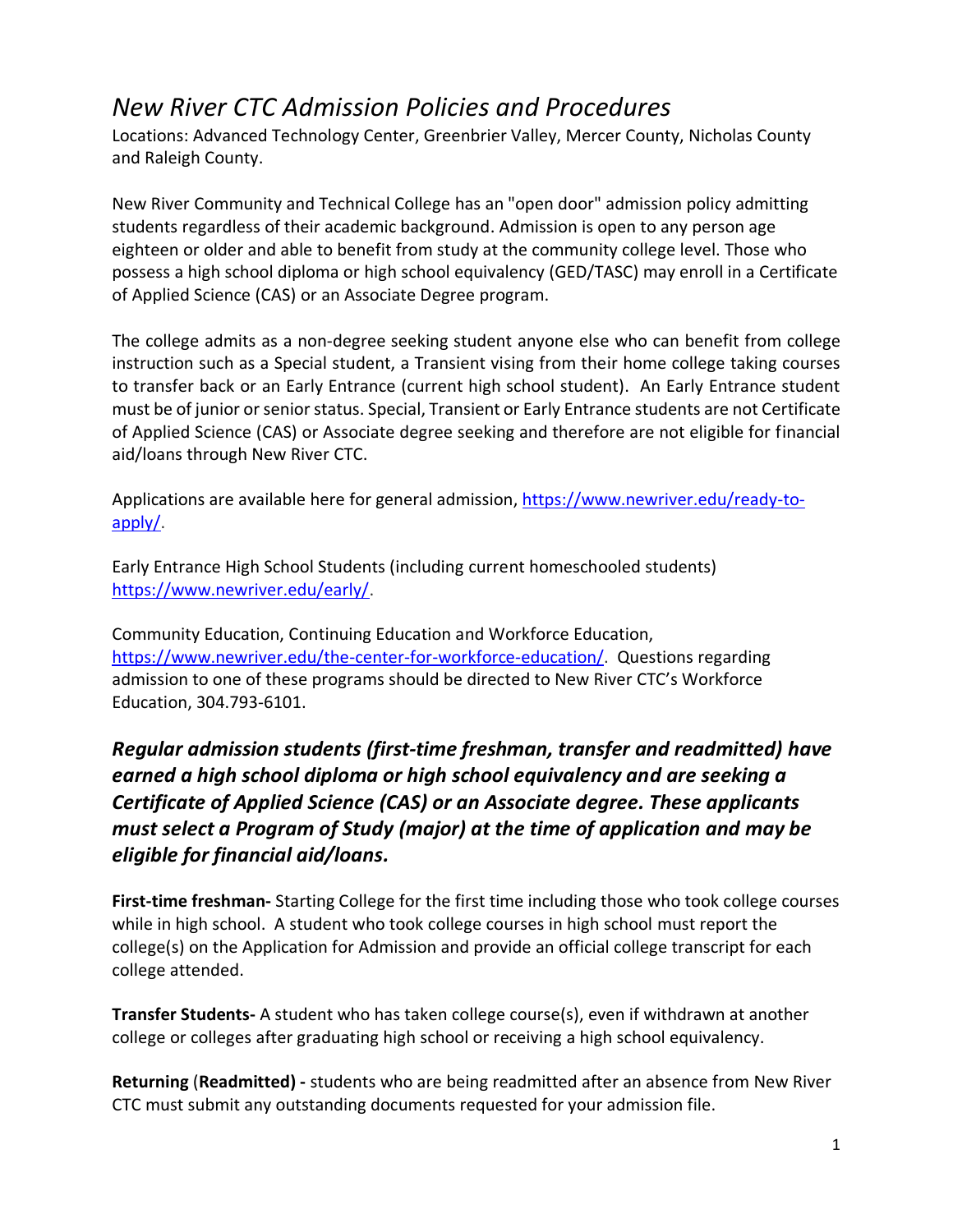## *In addition to the application on file, the following is required for regular admission for those seeking a Certificate of Applied Science (CAS) or an Associate degree:*

- **An official high school transcript or high school equivalency score report\*-** This should include the high school grades, GPA and date of graduation or a high school equivalency-GED/TASC score report. GED/TASC score reports may be requested through [www.diplomasender.com.](http://www.diplomasender.com/) Official transcripts should be sent directly from the issuing school to New River CTC Office of Admissions, not to the student. A student may choose to pick up an official transcript but it must remain in the school's sealed envelope in order to be considered official. Once verified, a student who has earned 30 college credit hours from a regionally accredited institution (college) does not have to submit a high school transcript.
- *Official College transcript(s)\*-* A student who has attended college (even if withdrawn) should request an official transcript from each college attended to be sent directly to New River CTC Office of Admissions by mail or electronically from the college's electronic service, not to the student. If a transcript is picked up, it must remain in the school's original sealed envelope to be accepted. A student must visit their previous college website under Transcript Request for information on ordering.

**\****Enrollment Services and/or The Office of Admissions reserves the right to verify with the issuing high school or college the validity of the transcript. We may also confirm with the relevant department or agency in the state in which the secondary school is recognized as a provider of secondary education. If a student submits a transcript directly to New River CTC by email, electronically, it is not official. It must come from the issuing school or may be provided by the student in the school's sealed envelope.* 

- *Placement Testing-* ACT, SAT or Accuplacer placement test scores are required if a student has not taken and passed a college level math and English course verified by the college transcript. Placement test scores such as ACT, SAT or New River's Accuplacer must be within 5 years from current admission to be accepted.
- **Complete Online Orientation,**  <https://www.newriver.edu/online-student-orientation-module/>

Admission file requirements must be satisfied in order to become a fully admitted student and in order to receive financial aid/loans, or WV Invests.

## *Selective Admission Programs*

Selective Admission programs have limited seats and a selective review process for each applicant. Applicants must first apply for general admission to the college and must meet all general admission criteria and become fully admitted in order to be considered for a selective admission program. An applicant must also complete the program selective admission application in addition to the general admission application. Each application is made available by the department under their certificate or degree program information. For more information, visit: [https://www.newriver.edu/degrees-and-certificates-a-z/.](https://www.newriver.edu/degrees-and-certificates-a-z/)